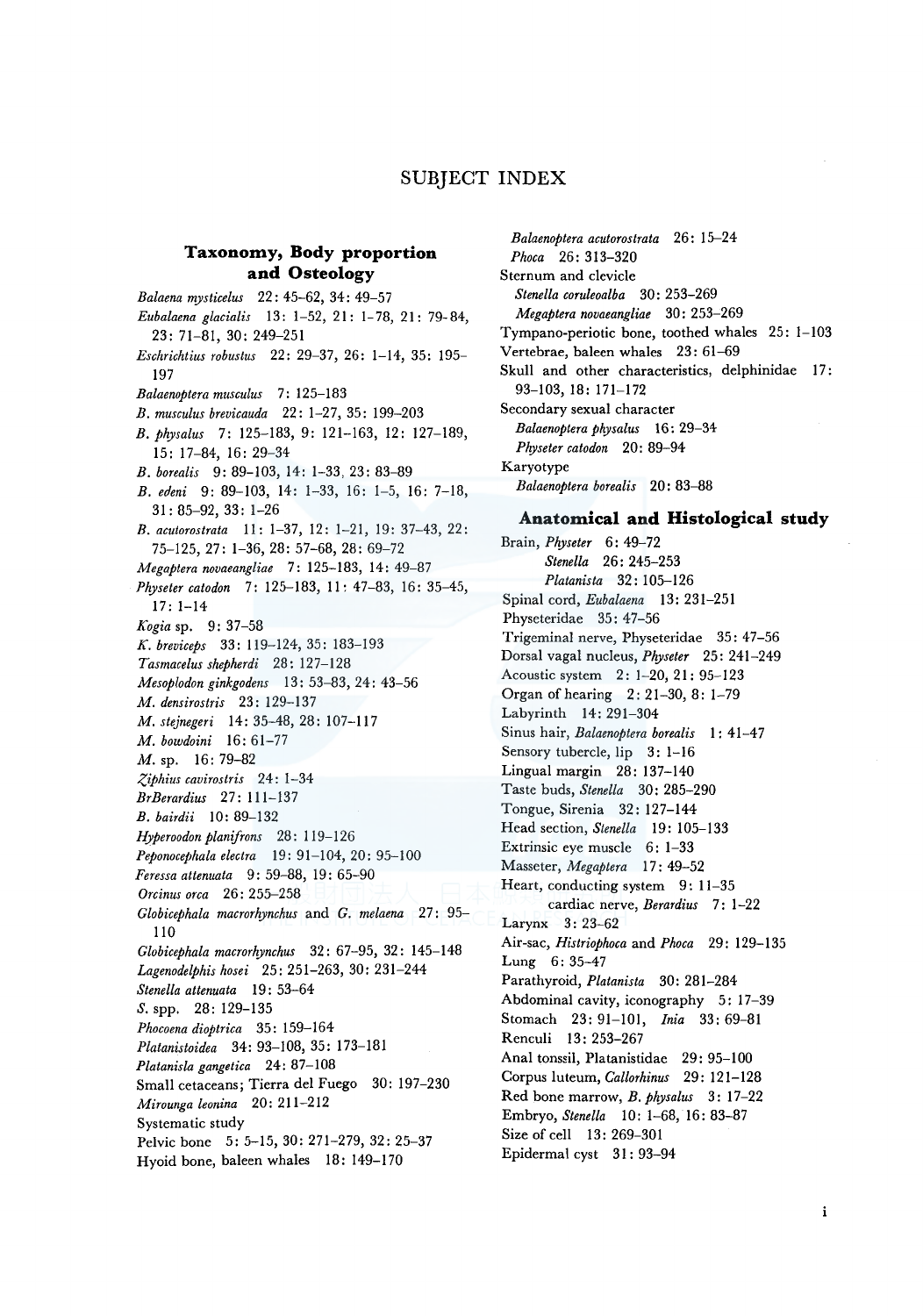#### **Body and organ weight**

*Eubalaenaglacialis* 13: 1-52, 21: 1-78

- *Balaenoptera musculus* 3: 132-190, 4: 184-209, 125- 183
- *B. musculus brevicauda* 22: 1-27
- *B.physalus* 3: 132-190, 4: 184-209, 7: 125-183
- *B. borealis* 4: 1-13
- *B. edeni* 10: 133-141
- *B. acutorostrata* 22: 75-125
- *Megaptera noveangliae* 7: 125-183, 14: 49-87
- *Physeter catodon* 4: 1-13, 7: 125-183
- *Mesoplodon ginkgodens* 24: 43-56
- *Lagenodelphis hosei* 25: 251-263
- *Stenella attenuata* 26: 157-226
- *S. coruleoalba* 33: 27-67
- *Platanista gangetica* 24: 87-108, 26: 265-270
- *Pontoporia blainvillei* 26: 265-270
- *Mirounga leomina* 20: 211-212
- *Dugong dugon* 31: 129-132

#### **Age determination**

- Crystalline lens 3: 132-190, 4: 115-161
- Baleen plates 4: 162-183, 6: 133-152
- Ear plug 12: 23-32, 14: 107-135, 17: 37-48, 18: 29-48
- Baleen whales 7: 87-119
- *Balaenoptera physalus* 13: 155-169, 18: 49-88-, 20: 17-82
- *Physetercatodon* 13: 135-153, 17: 15-35, 20: 1-16
- *Berardius bairdii* 29: 1-20
- Globicephala macrorhynchus 35: 57-91
- *Tursiops truncatus* 32: 39-66
- *Stene/la ceruleoalba* 8: 133-1461 24: 57-79, 28: 73- 106, 29: 21-48
- *S. attenuata* 26: 157-226, 28: 73-106
- *Platanista gangetica* 24: 87-108
- *Pontoporia blainvillei* 31 : 45-67
- *Collorhinus ursinus* 17: 191-195
- *Dugong dugon* 30: 301-310
- *Phoca kurilensis* 33: 131-135

### **Population study**

| Balaena mysticetus 35: 1-16                          |
|------------------------------------------------------|
| Eubalaena glacialis 13: 1-52, 21: 1-78               |
| Eschrichtius robustus 5: 71-79, 13: 201-205, 22: 29- |
| $37, 22: 39-43, 26: 1-14$                            |
| Balaenoptera musculus 3: 132-190, 4: 27-113, 5: 91-  |
| 167, 6: 73-131, 7: 125-183, 8: 147-213               |
| B. physalus 3: 119-131, 3: 132-190, 4: 27-113, 5:    |
| 91-167, 6: 73-131, 7: 125-183, 8: 147-213, 11:       |
| 85-98, 12: 103-125, 13: 97-133, 13: 145-169, 15:     |
|                                                      |

63-74, 34: 59-91 *B. edeni* 3: 106-118, 3: 119-131, 9: 89-103, 9: 165-177, 10: 79-87, 14: 1-33, 16: 7-18, 28: 1- 35, 30: 291-300, 34: 59-91 *B. acutorostrata* 11: 1-37, 11: 181-189, 19: 37-43, 22: 75-125, 37-59, 35: 17-38 *Megaptera novaeangliae* 4: 27-113, 6: 73-131, 7: 125-183, 8: 81-102, 8: 147-213, 14: 49-87, 15: 1-16, 16: 19-28, 29: 59-85, 30: 245-247 *Physeter catodon* 3: 106-118, 3: 119-131, 4: 27-113, 6: 153-165, 7: 121-124, 7: 125-183, 8: 147-213, 10: 143-149, 11: 39-46, 13: 135-153, 17: 15-35, 19: 1-35, 20: 1-16, 23: 1-25, 35: 39-46 *:(,iphius cavirostris* 10: 89-132, 24: 35-41 *Berardius* 27: 111-137 *B. bairdii* 10: 89-132, 13: 213-214, 23: 111-122, 29: 1-20 *Odontoceti* 34: 1-4 7 *Oreinus area* 13 : 85-96 *Globicephala macrorhynchus* 35: 57-91 *Globicephala macrorhynchus* and *G. melaena* 27: 95- 110 *Stenella coeruleoalba* 12: 191-192, 22: 159-162, 24: 57-79, 26: 227-243, 28: 73-106, 29: 21-48, 30: 65-115 *S. aitenuata* 26: 157-226, 26: 227-243, 28: 73-106 *Lagenorhynchus obliquidens* 35: 129-157 *Lagenodelphis hosei* 30: 231-244 *Phocoenoides dalli* 30: 1-64, 35: 93-105, 35: 107- 128 *Neophocaena phocaenoides* 31 : 1-44 *Cephalorhynchus commersonii* 32: 149-154 *Platanista gangetica* 24: 87-108, 24: 109-115, 27: 81-94, 29: 87-94 *Pontoporia blainvillei* 31 : 45-67 School, baleen whales 18: 89-110 Corpora albicantia 18: 123-148 Virginal band 21 : 85-94 25: 279-292 Baleen, function 28: 37-55 Underwater sound 23: 123-128, 33: 83-117 Epimeletic behavior 28: 141-143 Marking dolphin 20: 101-107, 24: 81-85 Human activity disturbing whales 29: 113-120 History, whaling 21: 125-129 Color pattern, *Phoca* 25: 301-3.10

- Growth, *Phoca* 24: 127-144
- Foods, *Phoca* 34: 123-136
- Pelage, *Historiophoca* 28: 187-197

85-142, 17: 53-65, 18: 1-27, 18: 49-88, 34: 59-91

- *B. borealis* 3: 119-131, 4: 27-113, 9: 89-103, 22:
- 
- 
- 
- 
- 
- 
- 
- 
- 
- 
- 
- 
- 
- 
- 
- 
- 
- 
- 
- 
- 
- Counting and measuring, baleen and ventral grooves
- 
- 
- 
- 
- 
-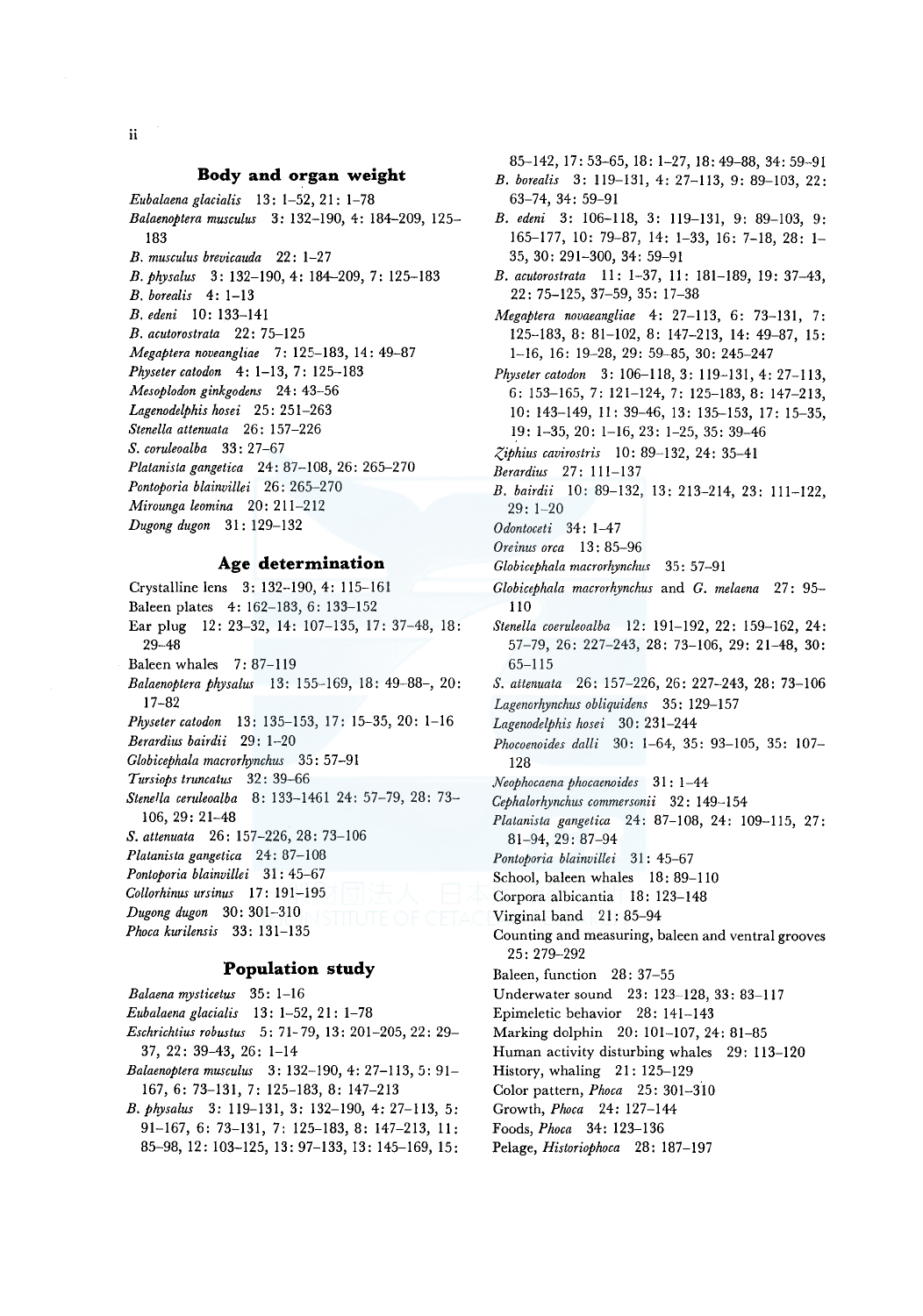Occurrence, phocid seals 28: 175-185

- Distribution, *Phoca* 31: 105-119
	- *Dugong* 31: 133-141

*Trichechus* 34: 137-147

Diving depth, *Callorhinus* 24: 145-148

Wandering speed, *Erignathus* 31: 121-123

Gerology 7: 69-77, 8: 103-125, 9: 105-120, 11: 85-98, 13: 171-184, 14: 89-100, 14: 101-106, 15: 85-142, 17: 53-65, 17: 67-77, 18 1-27

## **Food and feeding**

(See also population study) Baleen whales 5: 81-90, 12: 33-89, 13: 193-199, 14: 149-290, 16: 89-103, 17: 157-170, 19: 45- 51, 20: 109-155, 34: 59-91 *Balaena mysticetus* 35: i-16 *Balaenoptera borealis* 22: 127-152, 22: 153-158, 25: 219-236, 25-144 *B. edeni* 7: 79-85, 29: 49-58, 32: 1-23 *Megaptera novaeangliae* 31 : 69-83 *Eschrichtius robustus* 22 : 39-43 *Physetercatodon* 5:81-90, 11: 139-151, 11: 153-161, 18: 111-122, 28: 145-151, 32: 199-218 *Orcinus orca* 29: 107-111 *Stenella coeruleoalba* 25: 265-275 Balaenopterids 32: 155-198, 34: 59-91 Largha Seal 34: 123-136 Antarctic fish from stomach 12: 225-233 Stone and alien from stomach 17: 83-91 Stomach content in relation to chasing time 23: 27-36 Energy budge 27: 61-79

# **Whaling ground, environmental**

9: 179-187, 11: 163-179, 12: 91-101, 12: 209-224, 13: 215-229, 14: 137-143, 15: 143-158, 16: 105- 119, 17: 105-155, 20: 157-210, 26: 271-287, 27: 141-157 Statistical review 25: 105-203 Pack-ice limit 29: 137-141 Sighting By boat 25: 205-217, 26: 289-302, 30: 117-178, 30: 179-195 By air 23: 37-60

### **Parasite, scar and skin disease**

Diatom 4: 14-26, 11: 99-132, 13: 185-191, 29: 101-105, 32: 97-103 Cyamus 28: 153-160 Barnacle 22: 39-43 White scar 10: 69-77, 26: 145-155 Skin disease 11: 133-138

Helminthes 11: 133-138, 28: 161-166 Marlin spear 14: 149-290 (p. 252), 22: 163-164, 25: 237-239 Aggressive encounter 31: 95-96 Parasite, *Euphausia* 30: 311-313

### **Chemical study**

Enzyme, stomach 1: 3-7 pancreas l: 8-10, 1: 11-14, 2: 55-60, 3: 71-78 Whale meat, peptone I: 15-16 freshness 1: 17-26, l: 28-30, 2: 31- 34, *3:* 63-70, *5:* 1-4, *6:* 167-176, 7: 23-30, 7: 31-36, 9: 1-10 tryptophane  $2: 51-54$ digestion 2: 61-66 nutrition 7: 51-67 amino acid 13: 303-317, 14: 305326 methionine 3: 102-105 Whale blood l: 38-40, 3: 96-101, 5: 41-47 Wale milk 10: 151-167 Vitamin 1: 31-37, 2: 35-41, 5: 53-59, 6: 187-191, 7:47-50 Kitol 3: 85-88, 3: 89-91, 3: 92-95, 5: 49-51, 5: 61-69, 6: 193-198, 7: 47-50 Oil, gas absorption 11: 191-213, 13: 309-321 molecular distillation 2: 42-45, 2: 46-50 Oil, *Eubalaena,* 17: 171-190 *Physeter* 3: 79-84, 7: 37-46 *Mirounga* 12: 235-240, 13: 323-332, 20: 213-221 Lipid, *Eubalaena* 18: 173-180 Fatty acid composition of oil, *Eubalaena* 22: 165-170 *Neopocaena* 21: 131-135, 26: 303-306 *Peponocephala* 21: 137-141 *Platanista* 23: 141-147, 24: 117-125 *Inia* 25: 293-299 *Trichechus* 26: 307-311 *Krill* 28: 167-174 Metal, *Dugong* 31: 125-128 Organochlorine compounds, *Dugong* 31: 125-126

### **Miscellaneous**

Hybrid 34: 109-121 Hind limb 8: 127-132, 12: 197-208, 17: 79-81, 19: 135-136 Hermaphroditism 8: 215-218 Prenatal dead fetus 16-47-60 Malformed fetus 12: 193-195, 14: 145-147, 23: 139-140, *26:* 259-263 Jacobson's organ 33: 125-126 Dicephaly fetus 33: 127-129